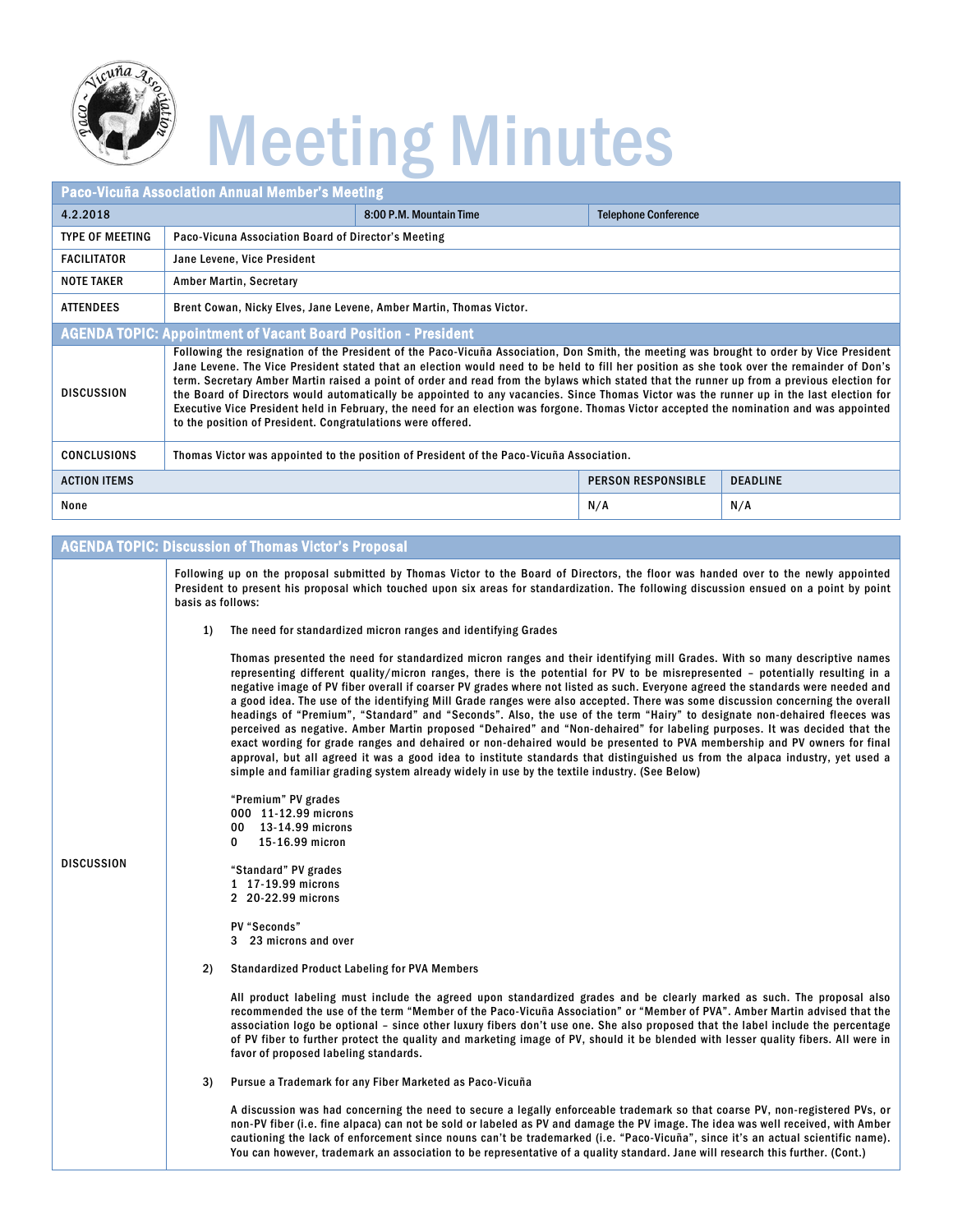

DISCUSSION

# Meeting Minutes

- The proposal also stated that all PV fiber must come from a registered animal, as well as from a current PVA member in good standing. Amber, while agreeing that it was a good idea to require all PVA fiber to come from registered animals, stated in opposition that to require current membership in the Paco-Vicuña Association as a requirement for what can or can't be called PV fiber was completely overstepping the purpose of a voluntary association. Ms. Martin went on to further give the example of buying an American Kennel Club (AKC) registered dog, but then the AKC requiring continued membership and yearly membership fees in order to continue to be able to call it such or profit off of it in any way. She stated that it was an unnecessary burden on owners who had already made the investment of purchasing and registering their PVs, only to then change the rules and require yearly paid membership as a condition of ownership and profiting from the sale of the fiber. Jane Levene, Thomas Victor and Nicky Elves disagreed and believed it was a necessary step to control what could potentially be sold or represented to the public as PV. Thomas stated, "Not requiring being member of the PVA to use an eventual trademark would undermine both the association and the registry, which is owned by the association. One of the only real benefit at this point to members is the ability to use the logo, and that they are members of PVA in their advertising - which has been the only form of standardization, quality control, and "certification" of it actually being PV. I do not see that the PVA can support taking that away and endorse nonmembers equally, at least not without giving a greater benefit to members in return. The membership requirement is also about commitment about developing the breed and the fiber characteristics in these early stages". Brent Cowan agreed that it placed an undue burden and may deter the recruitment of future breeders and that the issue should be put before PVA members as well as current PV owners to decide.
- 4) Drop the Phenotype Nomenclature.

All agreed that the use of the previous animal classification rankings developed at the beginning of the breed had outlived their relevance now that most PVs could be classified as Premier Plus, along with the fact that there was no system to monitor and lower the classification once an animal fell outside of their micron ranking.

5) Discuss the Registration of Animals as it Relates to Maintaining the Integrity of EPD Data Collection.

• As a result of the discovery of a large number of unregistered PVs or delay in registering, the issue/concern was raised as to how it might effect and skew the results of the overall EPD. All agreed that it was in the best interest/practice for members to strive to achieve 100% compliance in registering their animals and submitting fiber samples for testing. However, the root cause of not registering appears to be one of financial burden. The reason given for high registration fees was to originally pay for the purchase of the PV registry. The issue of reducing the cost of registration needs to be revisited in order to encourage PV owners as well as association members to register all of their offspring regardless of their potential for future breeding. The current \$100 fee per animal is broken down as follows: \$40.00 goes to DNA analysis, \$13.00 goes to Mike for administration of the registry, and \$47.00 goes to the Association itself. For reference, the Alpaca registry only charges \$55 (including DNA lab analysis) for the registration of alpacas under 1 year of age, and \$80 (including DNA lab analysis) for those over 1 year of age.

All members were in favor of revisiting the lowering of registration fees to reduce the financial burden on farms and as an incentive to more complete EPD data collection. The exact figures need to be proposed and approved prior to notifying owners and the association. Amber put forth the idea of also including a slight price break on registrations for PVA members vs non-members to further encourage membership growth. Thomas stated that, "Comparison of registration (and membership) fees with alpacas is missing the point that the difference in price paid for the fibers differ greater than the difference in the fees. Being part of the early breeders, we stand to benefit financially down the road more so than others. Sale price of both animals and fiber likely will adjust due to supply and demand". Amber disagrees, as registration and membership fees have no correlation to animal or fiber value – it's purely an arbitrary number of registry administration and not based on individual animal value - or we might as well reinstitute classifications and base registration fees on classes (which she is not advocating – only referencing as a case in point).

- Jane suggested that the non-breeder category could be made cheaper in order to encourage that all animals are being registered and included into the EPDs, as that was the intentions behind the PVA and registry in order to successfully create this new breed. It would keep registry data more inclusive and comprehensive, allowing for better tracking of genetic outcomes.
- 6) Association "Best Practices" Guide

The need for an association developed "Best Practices" Guide with tips for new owners was well received. Jane Levene advocated for the inclusion of minimum staple length of what can be marketed as PV to be included in the guide. Amber Martin agreed that longer staple length does indeed result in higher tensile strengths, the same as combining similar staple lengths produces a smoother/less likely to pill final product; however she raised objection to the institution of staple minimums on what can be called/labeled PV. Jane pointed out that it was one of the positive characteristics of PV fiber verses vicuña. (Cont.)